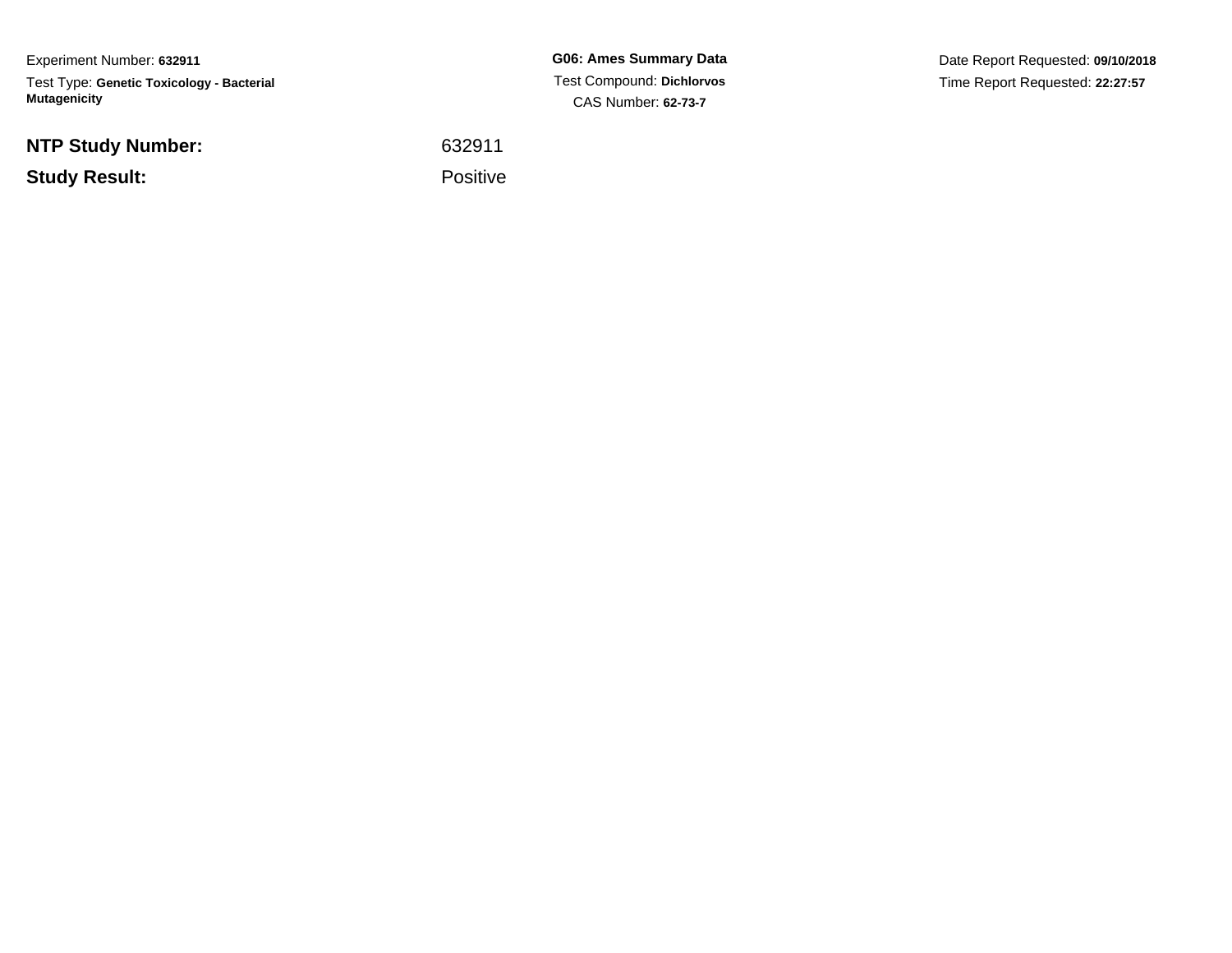**Strain: TA100Dose (ug/Plate) Without S9 Without S9 With 30% Rat S9 With 30% Rat S9 With 30% Hamster S9** Vehicle Control<sup>1</sup>  $86 \pm 4.8$ 8  $78 \pm 7.9$   $78 \pm 4.5$   $92 \pm 5.5$   $79 \pm 4.6$ 100.00 101 ± 1.0  $93 \pm 4.7$  105 ± 1.7  $95 \pm 3.6$  70 ± 11.3 333.00 134 ± 8.4 167 ± 9.6 112 ± 1.3 139 ± 9.0 102 ± 12.9 1000.0 299 ± 3.7 471 ± 10.4 181 ± 4.4 170 ± 8.0 193 ± 9.9 Experiment Number: **632911**Test Type: **Genetic Toxicology - BacterialMutagenicityG06: Ames Summary Data** Test Compound: **Dichlorvos**CAS Number: **62-73-7**Date Report Requested: **09/10/2018**Time Report Requested: **22:27:57**

0  $71 \pm 36.2^s$   $183 \pm 3.0^s$ 

 $363 \pm 14.0$ 

 $390 \pm 21.4^s$   $326 \pm 36.8^s$   $339 \pm 6.7$   $279 \pm 3.9$   $391 \pm 20.7$ 

0  $0 \pm 0.0^{\circ}$   $0 \pm 0.0^{\circ}$ 

 $\frac{3}{3}$  511 ± 9.4

Positive Positive Positive Positive

 $318 \pm 7.9$ 

 $297 \pm 11.0$ 

3333.0

5000.0

6666.0

Trial Summary

Positive Control<sup>2</sup>

Positive Control<sup>3</sup>

Positive Control<sup>4</sup>

Positive

 $279 \pm 12.1$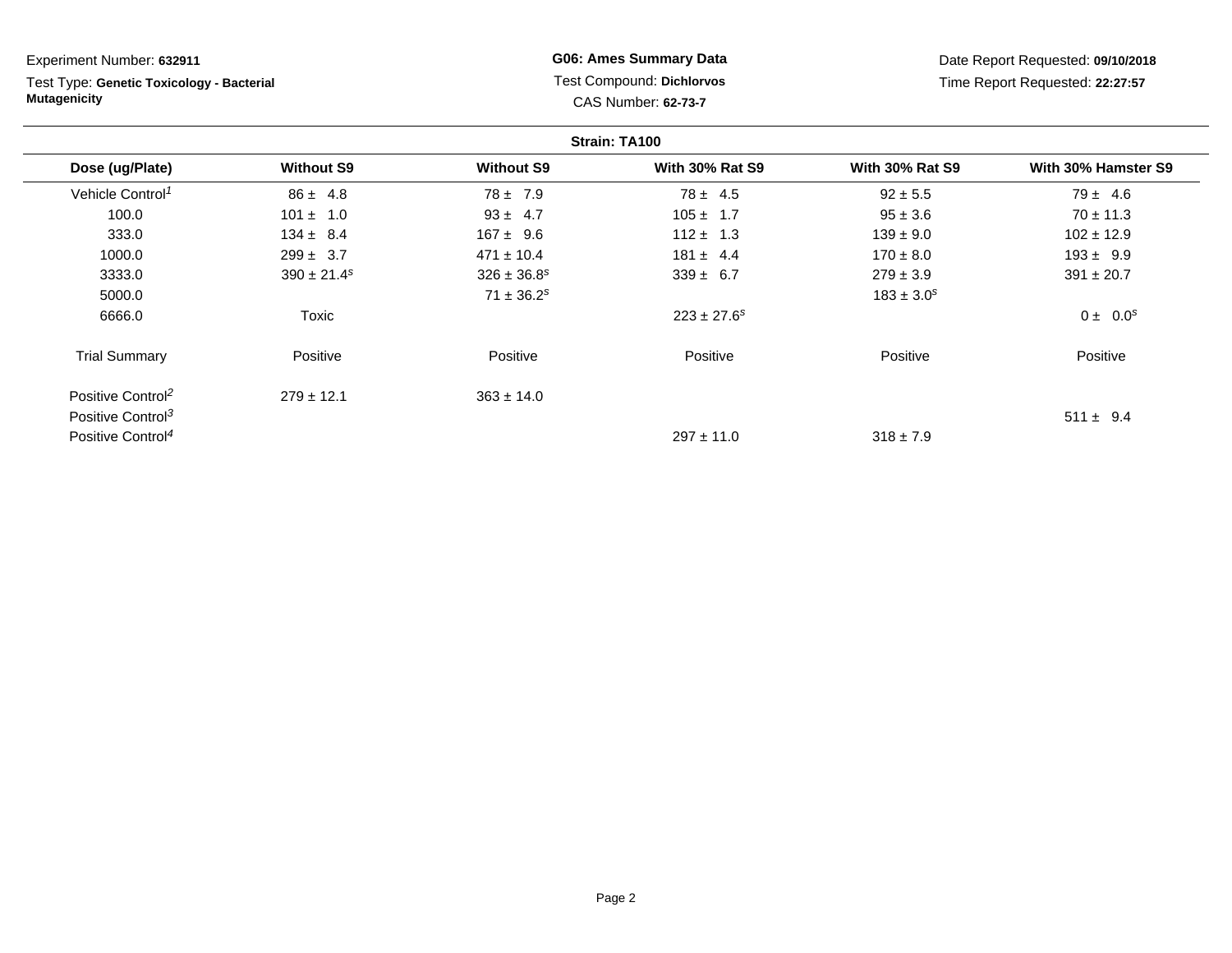## Experiment Number: **632911**

Test Type: **Genetic Toxicology - Bacterial Mutagenicity**

**G06: Ames Summary Data** Test Compound: **Dichlorvos**CAS Number: **62-73-7**

Date Report Requested: **09/10/2018**Time Report Requested: **22:27:57**

## **Strain: TA100**

| Dose (ug/Plate)               | With 30% Hamster S9 |
|-------------------------------|---------------------|
| Vehicle Control <sup>1</sup>  | $92 \pm 2.4$        |
| 100.0                         | $97 \pm 9.7$        |
| 333.0                         | $132 \pm 3.8$       |
| 1000.0                        | $190 \pm 11.3$      |
| 3333.0                        | $315 \pm 5.6$       |
| 5000.0                        | $291 \pm 14.5^s$    |
| 6666.0                        |                     |
| <b>Trial Summary</b>          | Positive            |
| Positive Control <sup>2</sup> |                     |
| Positive Control <sup>3</sup> | $390 \pm 9.9$       |
| Positive Control <sup>4</sup> |                     |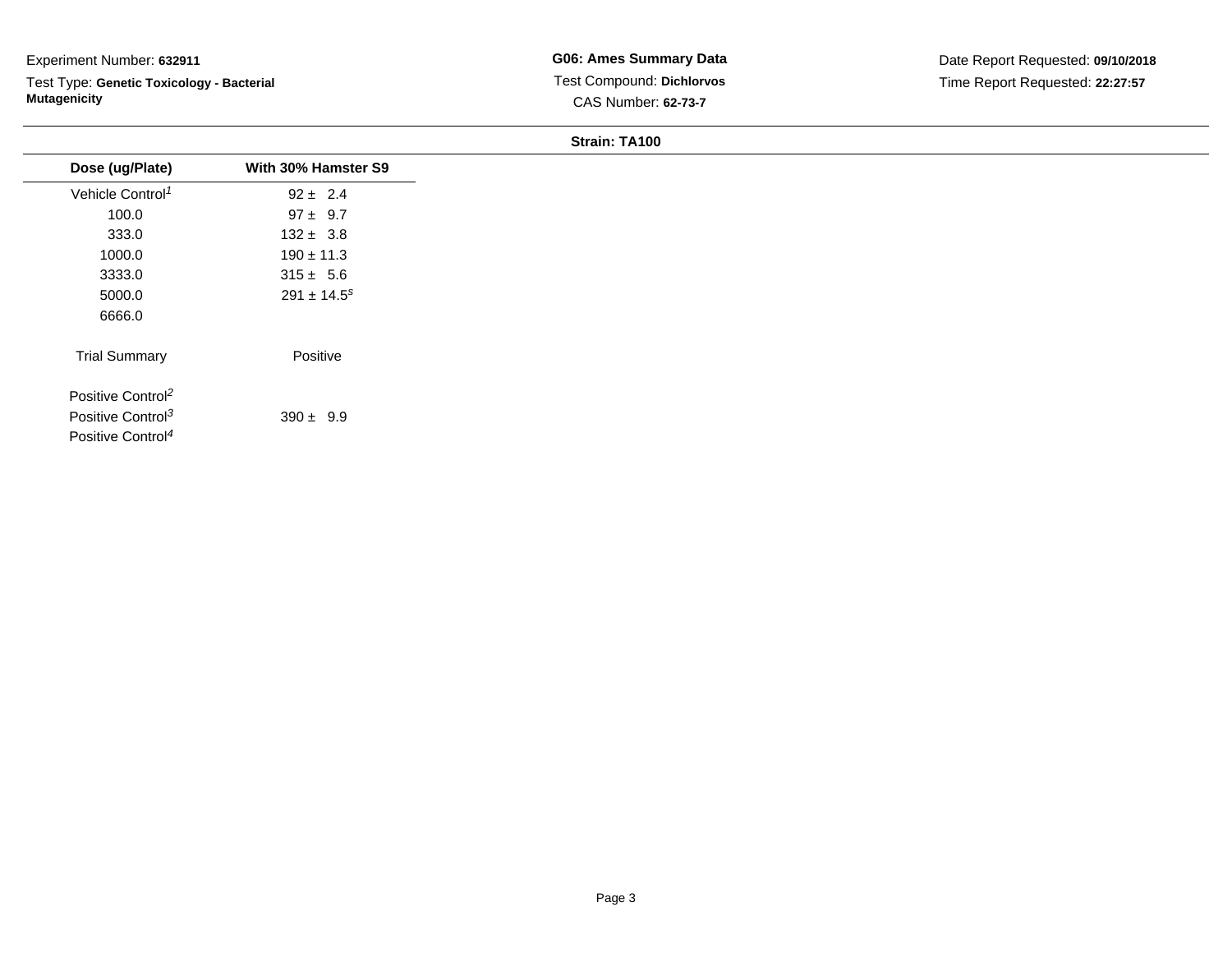| Experiment Number: 632911                 |                   | <b>G06: Ames Summary Data</b><br>Test Compound: Dichlorvos<br><b>CAS Number: 62-73-7</b> |                        | Date Report Requested: 09/10/2018<br>Time Report Requested: 22:27:57 |  |
|-------------------------------------------|-------------------|------------------------------------------------------------------------------------------|------------------------|----------------------------------------------------------------------|--|
| Test Type: Genetic Toxicology - Bacterial |                   |                                                                                          |                        |                                                                      |  |
| <b>Mutagenicity</b>                       |                   |                                                                                          |                        |                                                                      |  |
|                                           |                   | <b>Strain: TA98</b>                                                                      |                        |                                                                      |  |
| Dose (ug/Plate)                           | <b>Without S9</b> | <b>Without S9</b>                                                                        | <b>With 30% Rat S9</b> | With 30% Hamster S9                                                  |  |
| Vehicle Control <sup>1</sup>              | $17 \pm 1.8$      | $17 \pm 2.0$                                                                             | $22 \pm 4.4$           | $27 \pm 5.3$                                                         |  |
| 100.0                                     | $19 \pm 4.7$      | $19 \pm 0.9$                                                                             | $23 \pm 0.0$           | $21 \pm 2.2$                                                         |  |
| 333.0                                     | $14 \pm 1.5$      | $18 \pm 1.5$                                                                             | $23 \pm 3.8$           | $24 \pm 2.3$                                                         |  |
| 1000.0                                    | $25 \pm 4.3$      | $19 \pm 1.5$                                                                             | $28 \pm 4.6$           | $21 \pm 0.9$                                                         |  |
| 3333.0                                    | $32 \pm 4.3^s$    | $27 \pm 2.2^s$                                                                           | $25 \pm 0.9$           | $32 \pm 3.5$                                                         |  |
| 5000.0                                    |                   | $10 \pm 3.2^s$                                                                           |                        |                                                                      |  |
| 6666.0                                    | Toxic             |                                                                                          | Toxic                  | $9 \pm 2.5^s$                                                        |  |
| <b>Trial Summary</b>                      | Equivocal         | Negative                                                                                 | Negative               | Negative                                                             |  |
| Positive Control <sup>5</sup>             |                   |                                                                                          |                        | $113 \pm 5.3$                                                        |  |
| Positive Control <sup>6</sup>             | $225 \pm 24.8$    | $171 \pm 9.4$                                                                            |                        |                                                                      |  |
| Positive Control <sup>3</sup>             |                   |                                                                                          | $108 \pm 5.9$          |                                                                      |  |